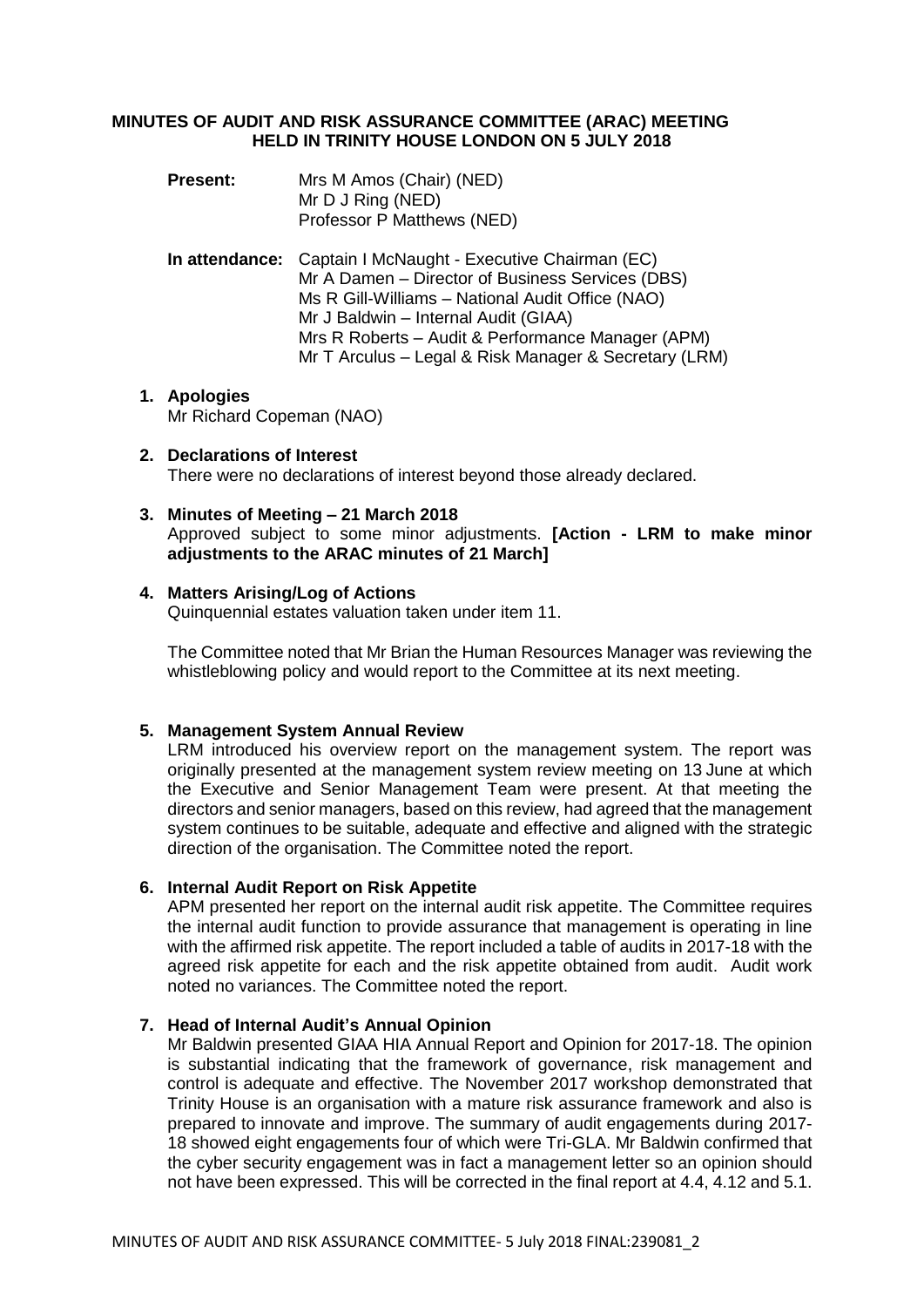Mr Baldwin confirmed that the outcomes of other Trinity House reviews were also considered as part of his annual opinion. Professor Matthews asked about the distribution of the report noting that it is distributed to Mr Kakad of 'DfT GCIA'. Mr Baldwin clarified that Mr Kakad is not part of the DfT and he will remove the acronym 'DfT' from the report. He stressed that GIAA is separate from DfT and does not inform on its clients to them without the permission of the client. Report noted. **Action: Mr Baldwin to update his annual report and circulate final version.**

### **8. Cyber Security Management Letter Report.**

Mr Baldwin presented this report. Trinity House is undertaking much work in cyber security and will continue to do so. DBS said that the report would be very useful to the IT Department. The Chair asked whether the target dates were unrealistically close. DBS said the dates had been agreed with Mr Dace, IT Manager, and he had confidence in the ability of the IT Department to deliver. Professor Matthews said that the report was very good on our own cyber security but asked what confidence we could have in the cyber security of those whom we work with, for example our bankers. DBS believed that this was dealt with via procurement rules but agreed to check. **Action: DBS to check and report back to the Committee**. Report noted.

The Committee reminded itself of the previous reports and third party testing across the TH estate. These reports covered a number of areas and recommendations / actions for cyber security covering the main IT areas, TH vessels and operational systems. The Committee is keen to receive a further update including the current status of outstanding actions, assessments, weaknesses (if any) and the efforts to mitigate the risk at its next meeting (27 September). This will enable the Committee to take stock prior to the GIAA Cyber Security audit later this financial year (Jan-March 2019) which will form part of the Auditors' Opinion on our assurance framework and is expected to provide an update on the previous reports and findings.

**Action: Mr Dace (IT Manager) to include this in cyber security work program and to work with Mr Chadwick (Senior Marine Superintendent) and Mr Millyard (engineering and Operations Manager) to provide an update on the previous reports and findings and to present to the ARAC on 27 September.**

### **9. GLA Fleet Review Audit Project Closure Report**

Mr Baldwin presented this report. The opinion is a substantial rating. Mr Baldwin noted how the maritime industry also has a good opinion of the process followed as was evident at the Fleet Review Reference Group meetings which the audit team observed in January and May 2018.

**Action - Mr Baldwin to change the name on the first page of the report from 'management letter' to 'review'.**

## **10. Draft annual report and accounts.**

DBS described the progress being made with the annual report and accounts. The aim is for the accounts to be presented to the September Audit and Risk Assurance Committee (ARAC) for approval and to be laid before Parliament in October.

### **11. National audit office report.**

Ms Gill-Williams presented the NAO update to the audit planning report on the 2017- 18 financial statement audit. She explained that this is an internal process and is an update and a formality. Members of the Committee were invited to note the NAO's concerns around the quinquennial revaluation of non-current assets.

Ms Gill-Williams will be heading up the audit team this year who will be arriving at Trinity House on 16 July for the audit. The Chair asked for any issues to be communicated to her and DBS as early as possible. Ms Gill-Williams has just audited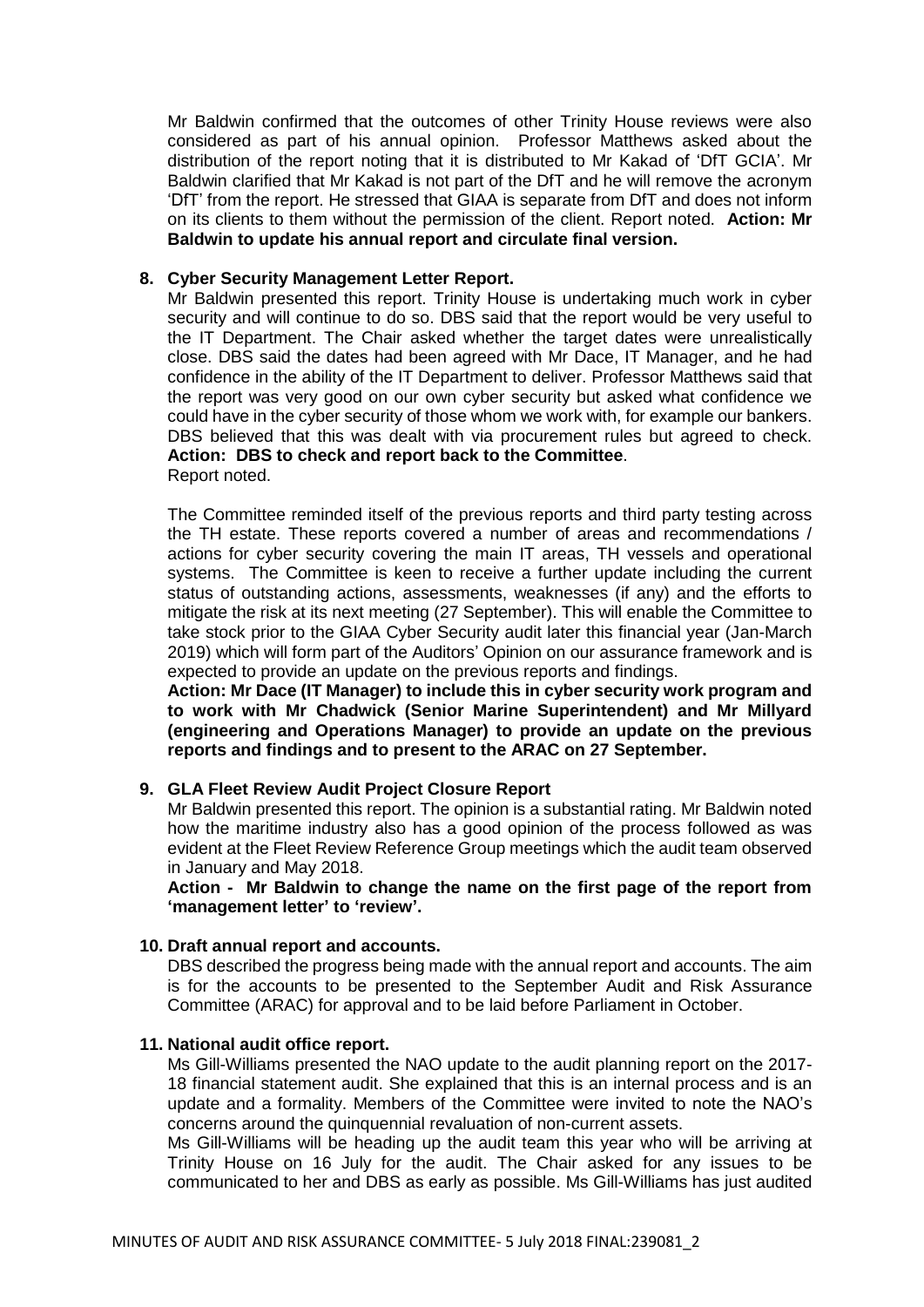the revaluation of the strategic road network and will be applying a similar approach in relation to the GLA quinquennial estate revaluation. Mr Matt Kay is the portfolio director. Professor Matthews said that it should be clarified in the report and in the minutes that this is an external audit report. **Action - LRM and NAO**.

DBS suggested that for future meetings, the agenda could be explicit between internal audit and external audit. **Action - LRM**

### **12. Fraud and whistleblowing and bribery returns.**

LRM reported nil returns.

**13. Memorandum of understanding between GIAA and Trinity house for the provision of internal audit services**

Mr Baldwin presented the MOU which has been amended to include, inter alia, the new data protection legislation.

Section 10.2 refers to *partnership working* by the head of internal audit and the customer lead (APM). Mr Baldwin said that this was definitely true and the two organisations are cooperating very well and will continue to do so. An audit planning workshop will take place in October and will be more focused and smaller than the workshop in November 2017 and will be led by APM.

The Committee approved the MOU for signature.

#### **14. Internal Audit Charter 2018-19**

Presented by APM. The Charter reflects the drive to streamline the audit process. Section 2 has also been reworded to reflect the intended transfer in due course of the head of internal audit function from GIAA to Trinity House's own resources.

The Committee accepted the Charter and Captain McNaught, The Chair and Mr Baldwin all signed it.

### **15. Internal Audit Plan 2018-19 – Progress Report**

Presented by APM. The APM confirmed that the 2017-18 audit plan had been delivered in full. For 2018-19, the Committee had tasked internal audit to produce a heat map of key risks and assurance coverage with the ultimate aim of streamlining the audit plan without compromising the assurance available to the Trinity House Accounting Officer and the Committee. This was evident through the reduction in the number of audit days from 81 last year to 50 this year for the GIAA resourced audits. Quarter 1 audits have been delivered to plan with the exception of the ship maintenance audit which instead of being a standalone audit was combined with the OP 57 Shipboard Management Audit and the Review and Confirm AtoN which has been postponed to August. The Committee acknowledged that each audit should be considered in its own right and a request for an audit to be cancelled will not be an automatic acceptance. The Committee would support the internal audit function if they were of the opinion that independent assurance is required. The NAO final audit has also been postponed (see agenda item 11.). The Chair presented the Heat Map and praised the design of it and the work which had gone into it. The 2018-19 Fully Integrated Audit Plan was approved.

### **16. Report on Outstanding Audit Recommendations**

Presented by APM. A high level action plan has been drawn up to address the findings from the Internal Communications audit but work is pending the internal transfer of responsibility of the internal communications function. This will proceed over the summer. With regard to the Workforce Planning review, since the March meeting the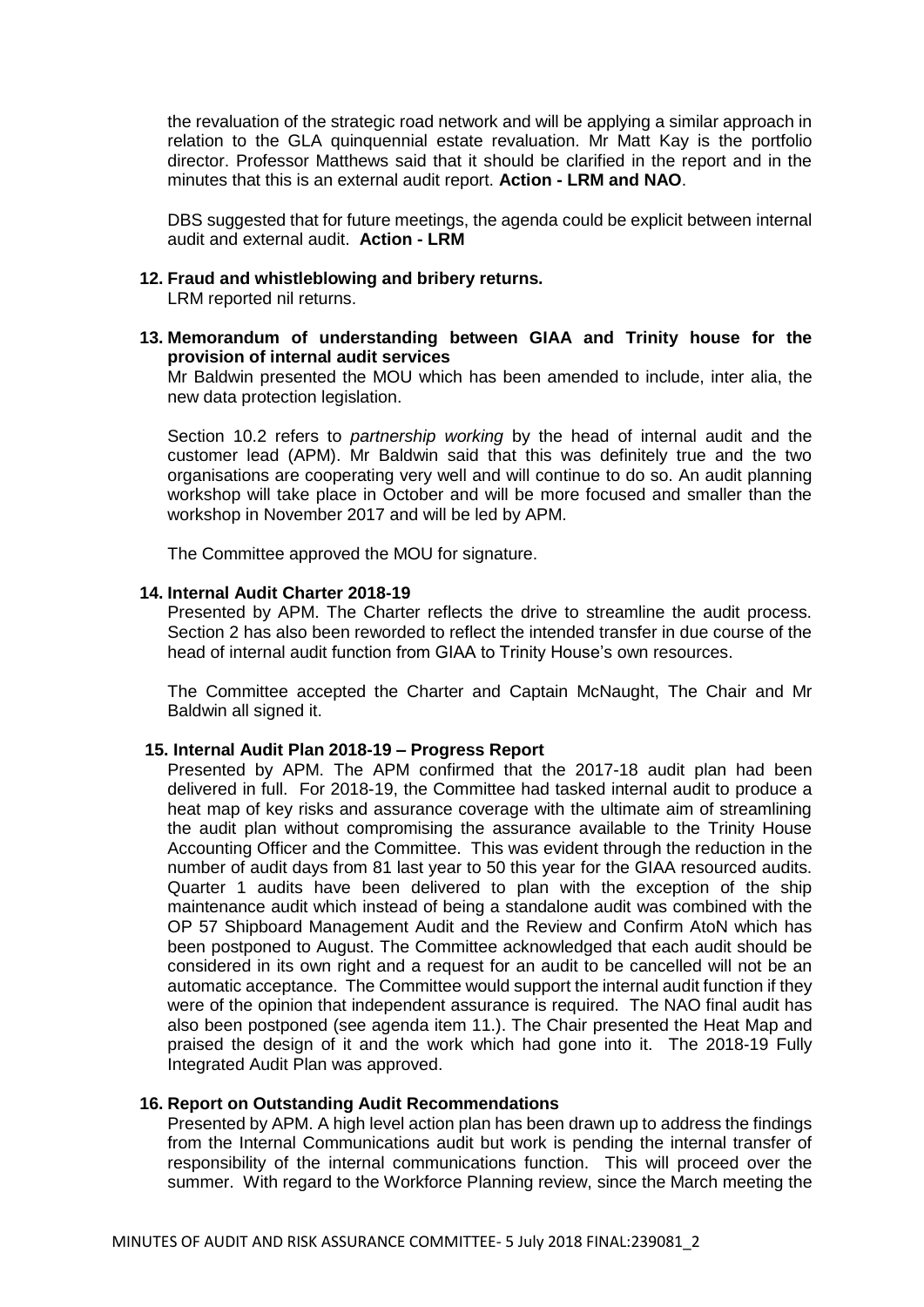Accounting Officer has now approved the HR Manager's proposal to not implement the recommendations in the Management Letter. This matter is now considered closed. With regard to the R&RNav audit, the Joint Strategic Board has noted the Chief Executives' Committee Terms of Reference and these will now be submitted to individual GLA boards for approval. With regard to the Public Relations audit, the target dates have been adjusted due to resource availability mainly in relation to the procurement of external stakeholder survey services. APM also reported that the overdue non conformity on the schedule in relation to the inspection of freight containers is now closed with the inspection having taken place.

## **Action - LRM arrange for the schedule to be printed in a larger font for the next meeting.**

### **17. Review of Risk Registers.**

#### Presented by LRM.

The quarterly review of the risk registers took place in April and this report reflects their status at that time. An update is required in respect of the Fleet Review risk, as a result of the Minister's acceptance of the Fleet Review outcomes the risk of an adverse outcome to the Fleet Review evaporates. On the Corporate Risk Register (CRR) the risks are the Fleet Review risk (see above); ship resources risk (including the risk of running ageing vessels), this will be considered closely as the procurement of a new ship proceeds; the Brexit risk has not waned due to the continuing uncertainties; the wording of the GNSS vulnerability risk has been changed to show that the risk is actually the impact of a GNSS failure on the resources of the GLAs; the cyber security risk remains stable due to the ongoing work of IGC 9 and the IT Department; the recruitment and retention risk is increasing as pay restraint continues and the offshore sector improves and is set to escalate further as the unions ballot their members on strike action in relation to pay; the demographic of the workforce risk is increasing but is actively being addressed; the Royal Sovereign demolition risk is now included on the CRR due to the size and novelty of the project. LRM also described risks which had been escalated from the Operational Risk Register (ORR) to the CRR and some of the changes to the underlying departmental risk registers. The Committee noted the report for submission to the Lighthouse Board.

### **Action: Mr Brian to report on workforce demographics to the next Lighthouse Board.**

The Committee discussed the recent Government White Paper on fisheries and discussed whether there would be an impact on navigation. The Committee also asked what the implications of the UK being designated as a *coastal state* would be.

### **Action LRM to review the White Paper on fisheries and the implications of the UK's designation of coastal state.**

**Action LRM to clarify for the Chair how developments in relation to Brexit are being monitored.**

### **18. Proposed Meeting Dates for 2019** Agreed

**Action: LRM to circulate ARAC and Lighthouse Board dates to members and to coordinate ARAC and Lighthouse Board meetings where possible including the July meeting.**

# **19. Annual Review of ARAC Terms of Reference**